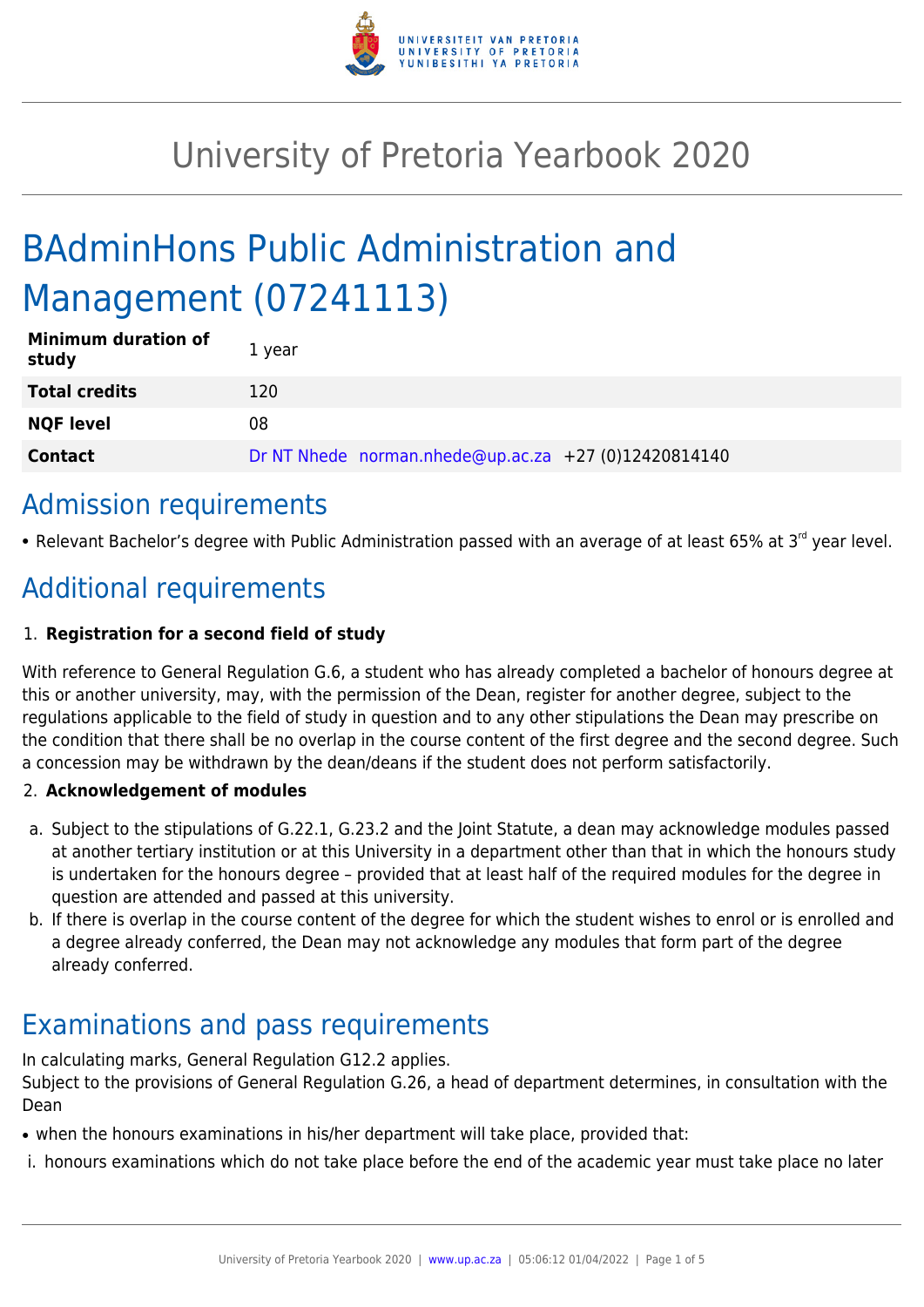

than 18 January of the following year, and all examination results must be submitted to Student Administration by 25 January; and

- ii. honours examinations which do not take place before the end of the first semester may take place no later than 15 July, and all examination results must be submitted to Student Administration on or before 18 July.
- whether a candidate will be admitted to a supplementary examination, provided that a supplementary examination is granted, only once in a maximum of two prescribed semester modules or once in one year module;
- supplementary examinations (if granted) cover the same subject matter as was the case for the examinations;
- NB: For the purpose of this provision, the phrase "not sit for an examination more than twice in the same subject" as it appears in General Regulation G.18.2, implies that a candidate may not be admitted to an examination in a module, including a supplementary examination, more than three times.
- the manner in which research reports are prepared and examined in his/her department.

**NB**: Full details are published in each department's postgraduate information brochure, which is available from the relevant head of department. The minimum pass mark for a research report is 50%. The provisions regarding pass requirements for dissertations contained in General Regulation G.12.2 apply mutatis mutandis to research reports.

Subject to the provisions of General Regulation G.12.2.1.3, the subminimum required in subdivisions of modules is published in the study guides, which is available from the relevant head of department.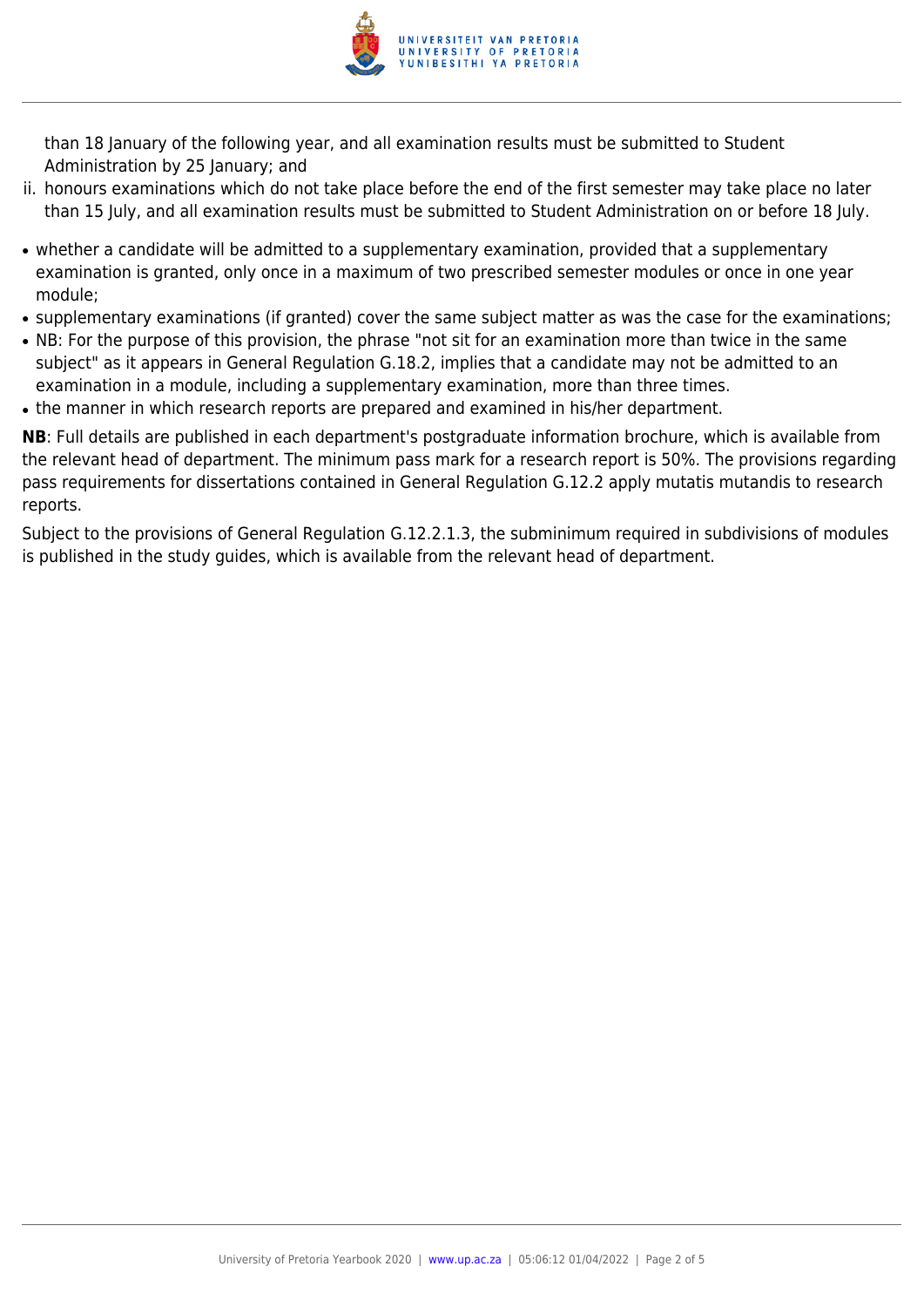

# Curriculum: Final year

**Minimum credits: 120**

## **Core modules**

### **Public administration and management theory 700 (AET 700)**

| <b>Module credits</b>         | 20.00                                          |
|-------------------------------|------------------------------------------------|
| <b>Prerequisites</b>          | No prerequisites.                              |
| Language of tuition           | Module is presented in English                 |
| <b>Department</b>             | School of Public Management and Administration |
| <b>Period of presentation</b> | Semester 1                                     |

#### **Module content**

- The nature, origins and scope of Public Administration
- Sub-fields of Public Administration
- Relationship between Public Administration and other disciplines
- Theoretical discourse in Public Administration
- Politics-administration interface
- Application of Public Administration
- The nature, concepts and techniques of Public Management
- New Public Management doctrine
- Issues in public management
- Strategic management
- Measurement of efficiency and effectiveness in public organisations

### **Policy and organisational studies 700 (BLN 700)**

| <b>Module credits</b>         | 20.00                                          |
|-------------------------------|------------------------------------------------|
| <b>Prerequisites</b>          | No prerequisites.                              |
| Language of tuition           | Module is presented in English                 |
| <b>Department</b>             | School of Public Management and Administration |
| <b>Period of presentation</b> | Semester 2                                     |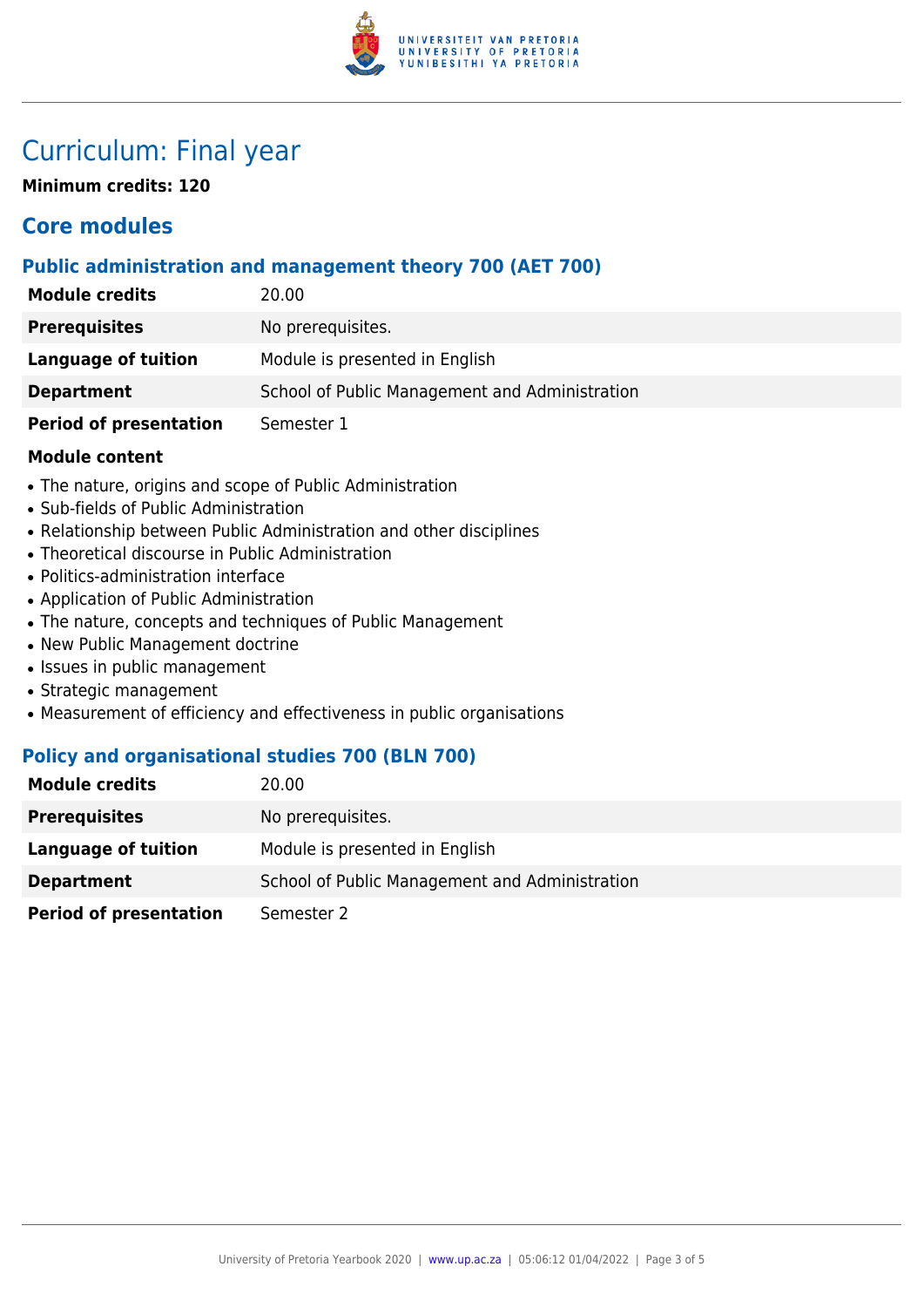

#### **Module content**

- Concepts and theories of public policy
- Law making and policy making
- Policy implementation
- Policy actors and role players
- Models for policy analysis
- Policy evaluation
- Policy dynamics and change
- Policy innovation
- Policy termination
- Theories and approaches to organisation studies
- Organisational systems and the creation of work units
- Delegation and communication
- Organisational behaviour
- Organisational development and change

#### **Financial administration and management 700 (FIA 700)**

| <b>Module credits</b>         | 20.00                                          |
|-------------------------------|------------------------------------------------|
| <b>Prerequisites</b>          | No prerequisites.                              |
| Language of tuition           | Module is presented in English                 |
| <b>Department</b>             | School of Public Management and Administration |
| <b>Period of presentation</b> | Semester 1                                     |

#### **Module content**

- Concepts and aims of public finance
- Fiscal policy and monetary policy
- Legislative framework for public finance
- Role players in public finance
- Budgeting, budgeting techniques and systems
- Financial reporting
- Procurement and supply chain management
- Contract management
- Internal controls and accounting

### **Research methodology 702 (NME 702)**

| <b>Module credits</b>         | 40.00                                          |
|-------------------------------|------------------------------------------------|
| <b>Prerequisites</b>          | No prerequisites.                              |
| Language of tuition           | Module is presented in English                 |
| <b>Department</b>             | School of Public Management and Administration |
| <b>Period of presentation</b> | Year                                           |